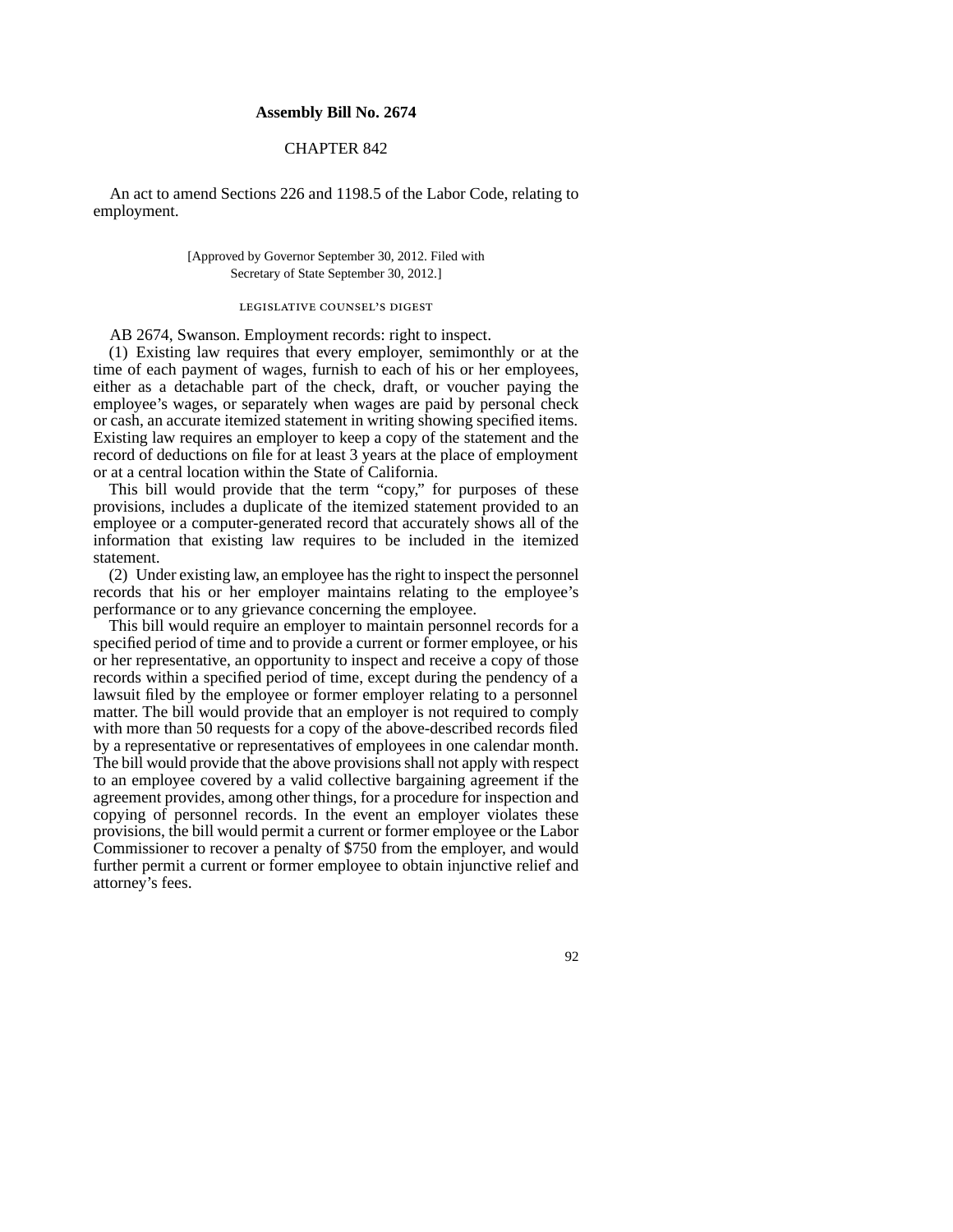Under existing law, an employer who fails to permit an employee to inspect the employee's personnel records is guilty of a misdemeanor punishable by a fine or imprisonment, as specified.

This bill would, instead, provide that a violation of the above provisions requiring that personnel records be made available for inspection constitutes an infraction. Although this bill would change a violation of the above provisions requiring that personnel records be made available for inspection from a misdemeanor to an infraction, by expanding the scope of what would constitute an infraction, this bill would impose a state-mandated local program.

(3) The California Constitution requires the state to reimburse local agencies and school districts for certain costs mandated by the state. Statutory provisions establish procedures for making that reimbursement.

This bill would provide that no reimbursement is required by this act for a specified reason.

(4) This bill would incorporate changes to Section 226 of the Labor Code proposed by AB 1744 and SB 1255, to be operative only if this bill and either or both of those bills are chaptered and became effective on or before January 1, 2013, and this bill is chaptered last.

#### *The people of the State of California do enact as follows:*

SECTION 1. Section 226 of the Labor Code is amended to read:

226. (a) Every employer shall, semimonthly or at the time of each payment of wages, furnish each of his or her employees, either as a detachable part of the check, draft, or voucher paying the employee's wages, or separately when wages are paid by personal check or cash, an accurate itemized statement in writing showing (1) gross wages earned, (2) total hours worked by the employee, except for any employee whose compensation is solely based on a salary and who is exempt from payment of overtime under subdivision (a) of Section 515 or any applicable order of the Industrial Welfare Commission, (3) the number of piece-rate units earned and any applicable piece rate if the employee is paid on a piece-rate basis, (4) all deductions, provided that all deductions made on written orders of the employee may be aggregated and shown as one item, (5) net wages earned, (6) the inclusive dates of the period for which the employee is paid, (7) the name of the employee and the last four digits of his or her social security number or an employee identification number other than a social security number, (8) the name and address of the legal entity that is the employer and, if the employer is a farm labor contractor, as defined in subdivision (b) of Section 1682, the name and address of the legal entity that secured the services of the employer, and (9) all applicable hourly rates in effect during the pay period and the corresponding number of hours worked at each hourly rate by the employee. The deductions made from payment of wages shall be recorded in ink or other indelible form, properly dated, showing the month, day, and year, and a copy of the statement and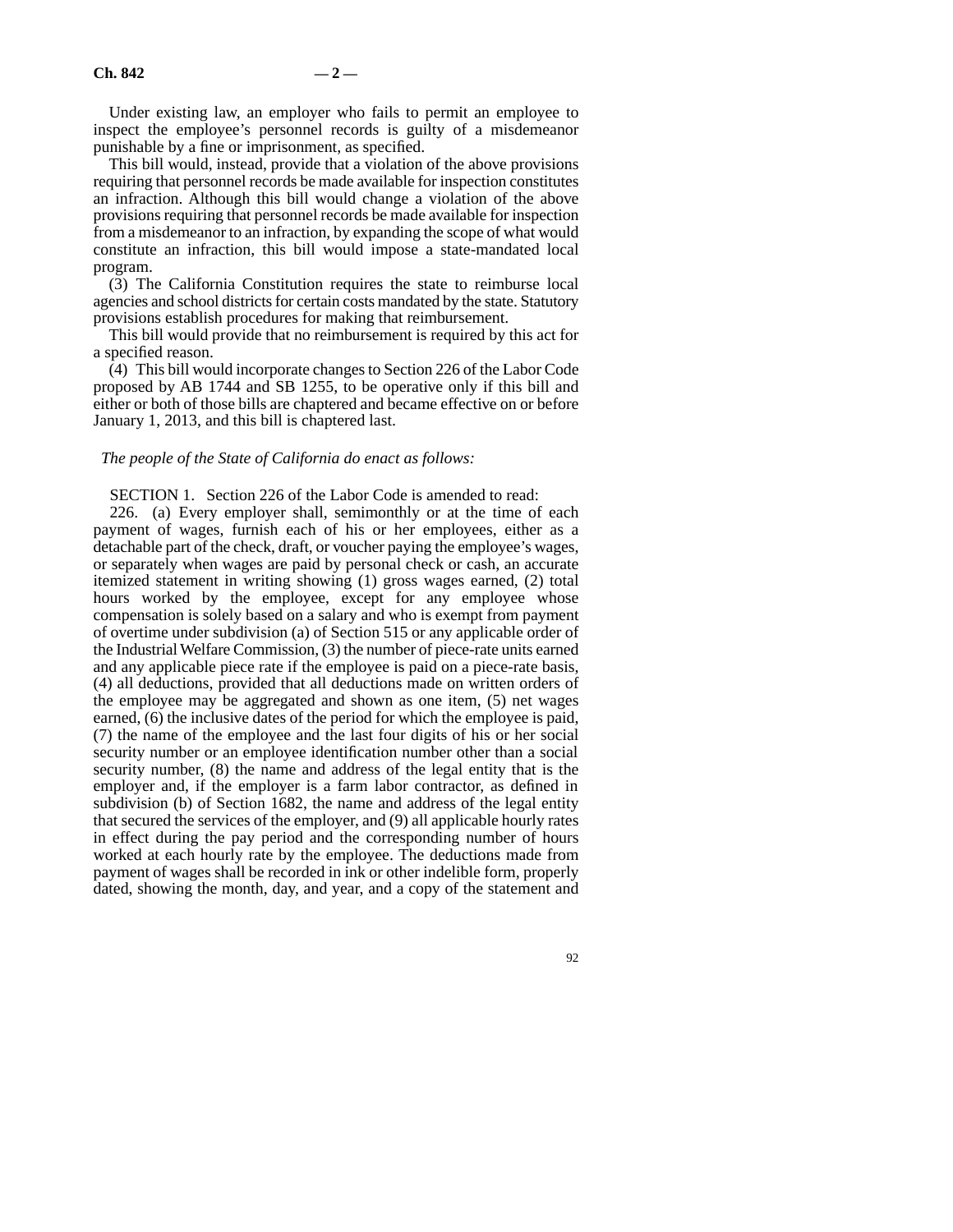the record of the deductions shall be kept on file by the employer for at least three years at the place of employment or at a central location within the State of California. For purposes of this subdivision, "copy" includes a duplicate of the itemized statement provided to an employee or a computer-generated record that accurately shows all of the information required by this subdivision.

(b) An employer that is required by this code or any regulation adopted pursuant to this code to keep the information required by subdivision (a) shall afford current and former employees the right to inspect or copy records pertaining to their employment, upon reasonable request to the employer. The employer may take reasonable steps to ensure the identity of a current or former employee. If the employer provides copies of the records, the actual cost of reproduction may be charged to the current or former employee.

(c) An employer who receives a written or oral request to inspect or copy records pursuant to subdivision (b) pertaining to a current or former employee shall comply with the request as soon as practicable, but no later than 21 calendar days from the date of the request. A violation of this subdivision is an infraction. Impossibility of performance, not caused by or a result of a violation of law, shall be an affirmative defense for an employer in any action alleging a violation of this subdivision. An employer may designate the person to whom a request under this subdivision will be made.

(d) This section does not apply to any employer of any person employed by the owner or occupant of a residential dwelling whose duties are incidental to the ownership, maintenance, or use of the dwelling, including the care and supervision of children, or whose duties are personal and not in the course of the trade, business, profession, or occupation of the owner or occupant.

(e) An employee suffering injury as a result of a knowing and intentional failure by an employer to comply with subdivision (a) is entitled to recover the greater of all actual damages or fifty dollars (\$50) for the initial pay period in which a violation occurs and one hundred dollars (\$100) per employee for each violation in a subsequent pay period, not exceeding an aggregate penalty of four thousand dollars (\$4,000), and is entitled to an award of costs and reasonable attorney's fees.

(f) A failure by an employer to permit a current or former employee to inspect or copy records within the time set forth in subdivision (c) entitles the current or former employee or the Labor Commissioner to recover a seven-hundred-fifty-dollar (\$750) penalty from the employer.

(g) The listing by an employer of the name and address of the legal entity that secured the services of the employer in the itemized statement required by subdivision (a) shall not create any liability on the part of that legal entity.

(h) An employee may also bring an action for injunctive relief to ensure compliance with this section, and is entitled to an award of costs and reasonable attorney's fees.

(i) This section does not apply to the state, to any city, county, city and county, district, or to any other governmental entity, except that if the state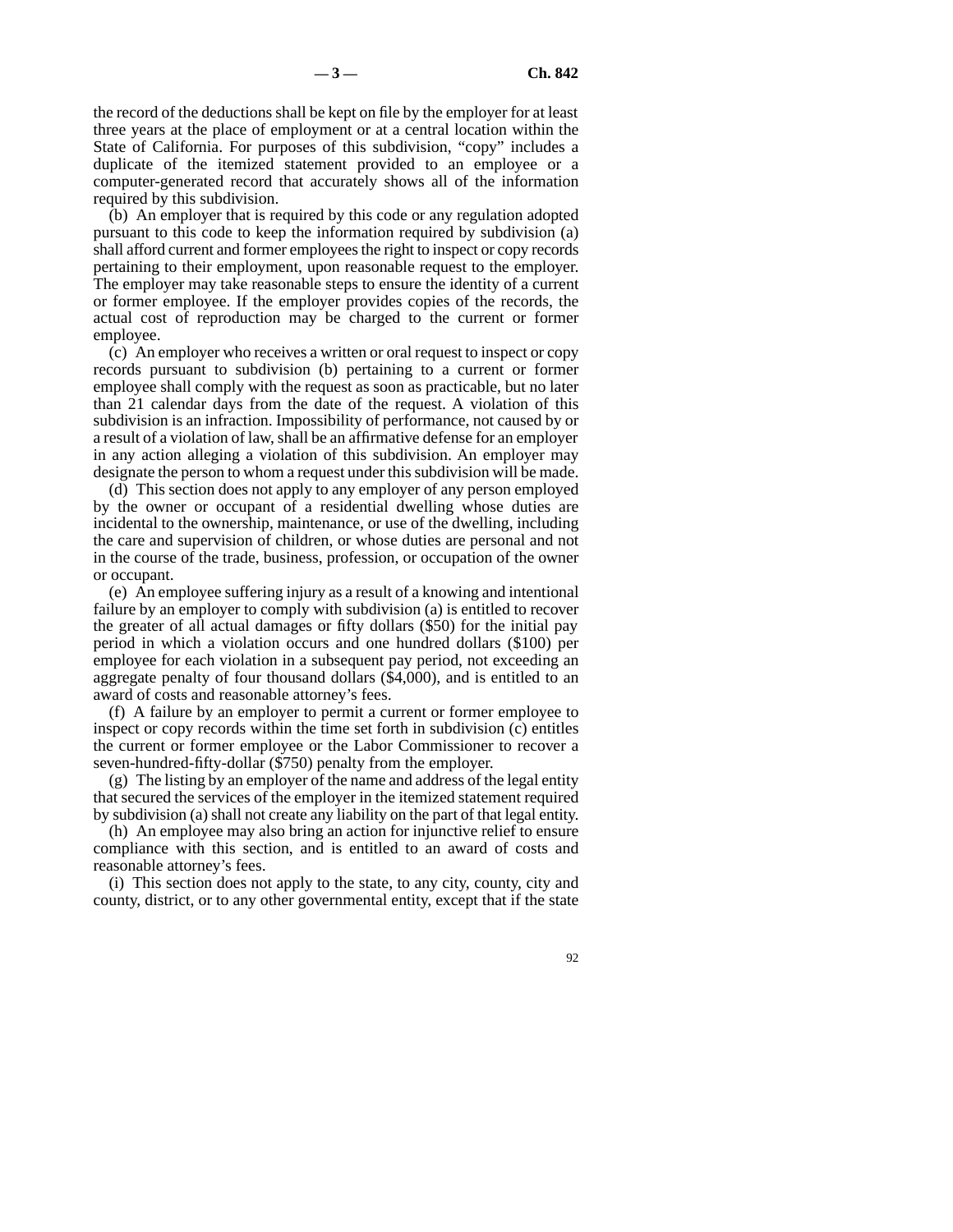or a city, county, city and county, district, or other governmental entity furnishes its employees with a check, draft, or voucher paying the employee's wages, the state or a city, county, city and county, district, or other governmental entity shall use no more than the last four digits of the employee's social security number or shall use an employee identification number other than the social security number on the itemized statement provided with the check, draft, or voucher.

SEC. 1.3. Section 226 of the Labor Code is amended to read:

226. (a) Every employer shall, semimonthly or at the time of each payment of wages, furnish each of his or her employees, either as a detachable part of the check, draft, or voucher paying the employee's wages, or separately when wages are paid by personal check or cash, an accurate itemized statement in writing showing (1) gross wages earned, (2) total hours worked by the employee, except for any employee whose compensation is solely based on a salary and who is exempt from payment of overtime under subdivision (a) of Section 515 or any applicable order of the Industrial Welfare Commission, (3) the number of piece-rate units earned and any applicable piece rate if the employee is paid on a piece-rate basis, (4) all deductions, provided that all deductions made on written orders of the employee may be aggregated and shown as one item, (5) net wages earned, (6) the inclusive dates of the period for which the employee is paid, (7) the name of the employee and the last four digits of his or her social security number or an employee identification number other than a social security number, (8) the name and address of the legal entity that is the employer and, if the employer is a farm labor contractor, as defined in subdivision (b) of Section 1682, the name and address of the legal entity that secured the services of the employer, and (9) all applicable hourly rates in effect during the pay period and the corresponding number of hours worked at each hourly rate by the employee. The deductions made from payment of wages shall be recorded in ink or other indelible form, properly dated, showing the month, day, and year, and a copy of the statement and the record of the deductions shall be kept on file by the employer for at least three years at the place of employment or at a central location within the State of California. For purposes of this subdivision, "copy" includes a duplicate of the itemized statement provided to an employee or a computer-generated record that accurately shows all of the information required by this subdivision.

(b) An employer that is required by this code or any regulation adopted pursuant to this code to keep the information required by subdivision (a) shall afford current and former employees the right to inspect or copy records pertaining to their employment, upon reasonable request to the employer. The employer may take reasonable steps to ensure the identity of a current or former employee. If the employer provides copies of the records, the actual cost of reproduction may be charged to the current or former employee.

(c) An employer who receives a written or oral request to inspect or copy records pursuant to subdivision (b) pertaining to a current or former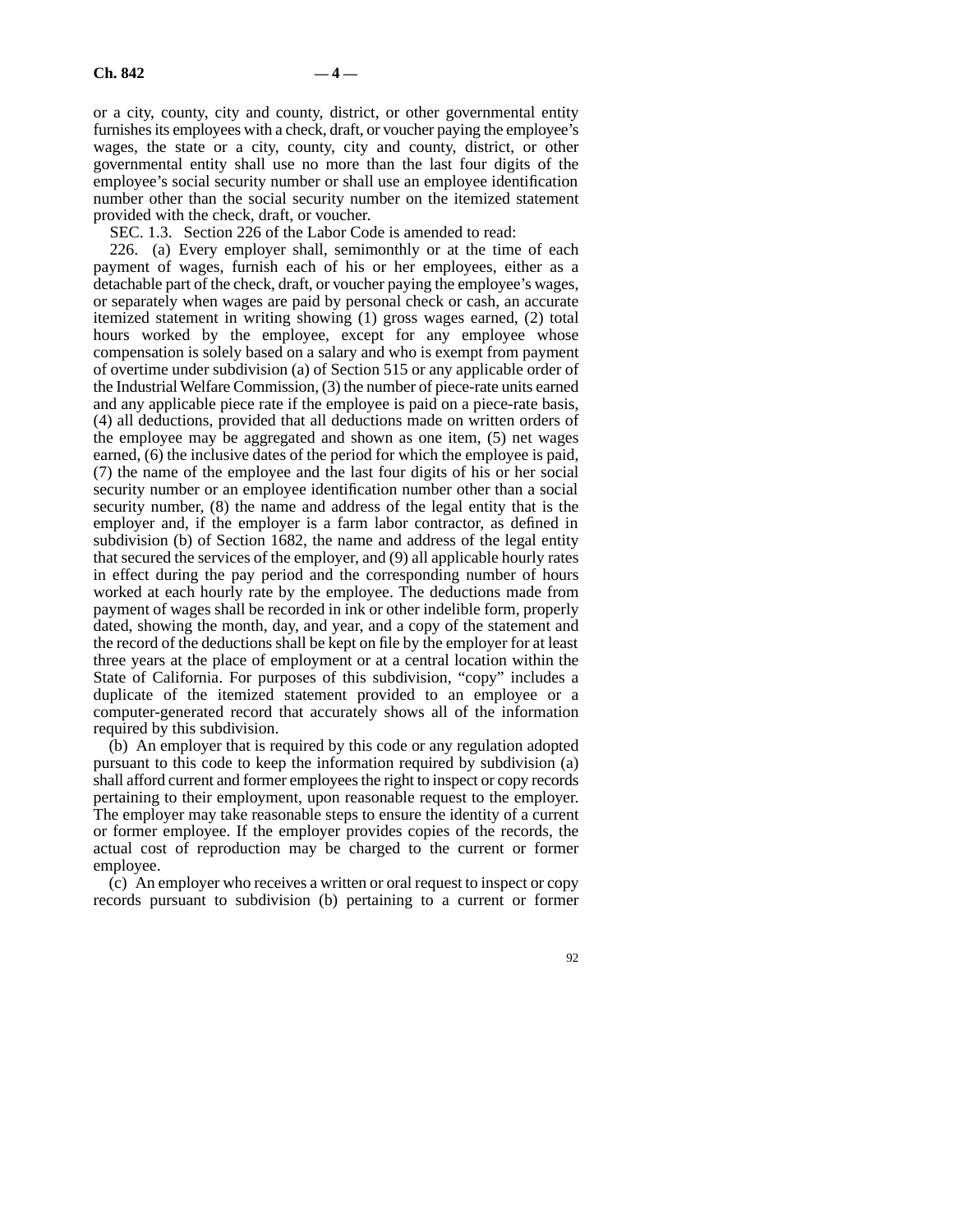employee shall comply with the request as soon as practicable, but no later than 21 calendar days from the date of the request. A violation of this subdivision is an infraction. Impossibility of performance, not caused by or a result of a violation of law, shall be an affirmative defense for an employer in any action alleging a violation of this subdivision. An employer may designate the person to whom a request under this subdivision will be made.

(d) This section does not apply to any employer of any person employed by the owner or occupant of a residential dwelling whose duties are incidental to the ownership, maintenance, or use of the dwelling, including the care and supervision of children, or whose duties are personal and not in the course of the trade, business, profession, or occupation of the owner or occupant.

(e) (1) An employee suffering injury as a result of a knowing and intentional failure by an employer to comply with subdivision (a) is entitled to recover the greater of all actual damages or fifty dollars (\$50) for the initial pay period in which a violation occurs and one hundred dollars (\$100) per employee for each violation in a subsequent pay period, not to exceed an aggregate penalty of four thousand dollars (\$4,000), and is entitled to an award of costs and reasonable attorney's fees.

(2) (A) An employee is deemed to suffer injury for purposes of this subdivision if the employer fails to provide a wage statement.

(B) An employee is deemed to suffer injury for purposes of this subdivision if the employer fails to provide accurate and complete information as required by any one or more of items (1) to (9), inclusive, of subdivision (a) and the employee cannot promptly and easily determine from the wage statement alone one or more of the following:

(i) The amount of the gross wages or net wages paid to the employee during the pay period or any of the other information required to be provided on the itemized wage statement pursuant to items (2) to (4), inclusive, (6), and (9) of subdivision (a).

(ii) Which deductions the employer made from gross wages to determine the net wages paid to the employee during the pay period. Nothing in this subdivision alters the ability of the employer to aggregate deductions consistent with the requirements of item (4) of subdivision (a).

(iii) The name and address of the employer and, if the employer is a farm labor contractor, as defined in subdivision (b) of Section 1682, the name and address of the legal entity that secured the services of the employer during the pay period.

(iv) The name of the employee and only the last four digits of his or her social security number or an employee identification number other than a social security number.

(C) For purposes of this paragraph, "promptly and easily determine" means a reasonable person would be able to readily ascertain the information without reference to other documents or information.

(3) For purposes of this subdivision, a "knowing and intentional failure" does not include an isolated and unintentional payroll error due to a clerical or inadvertent mistake. In reviewing for compliance with this section, the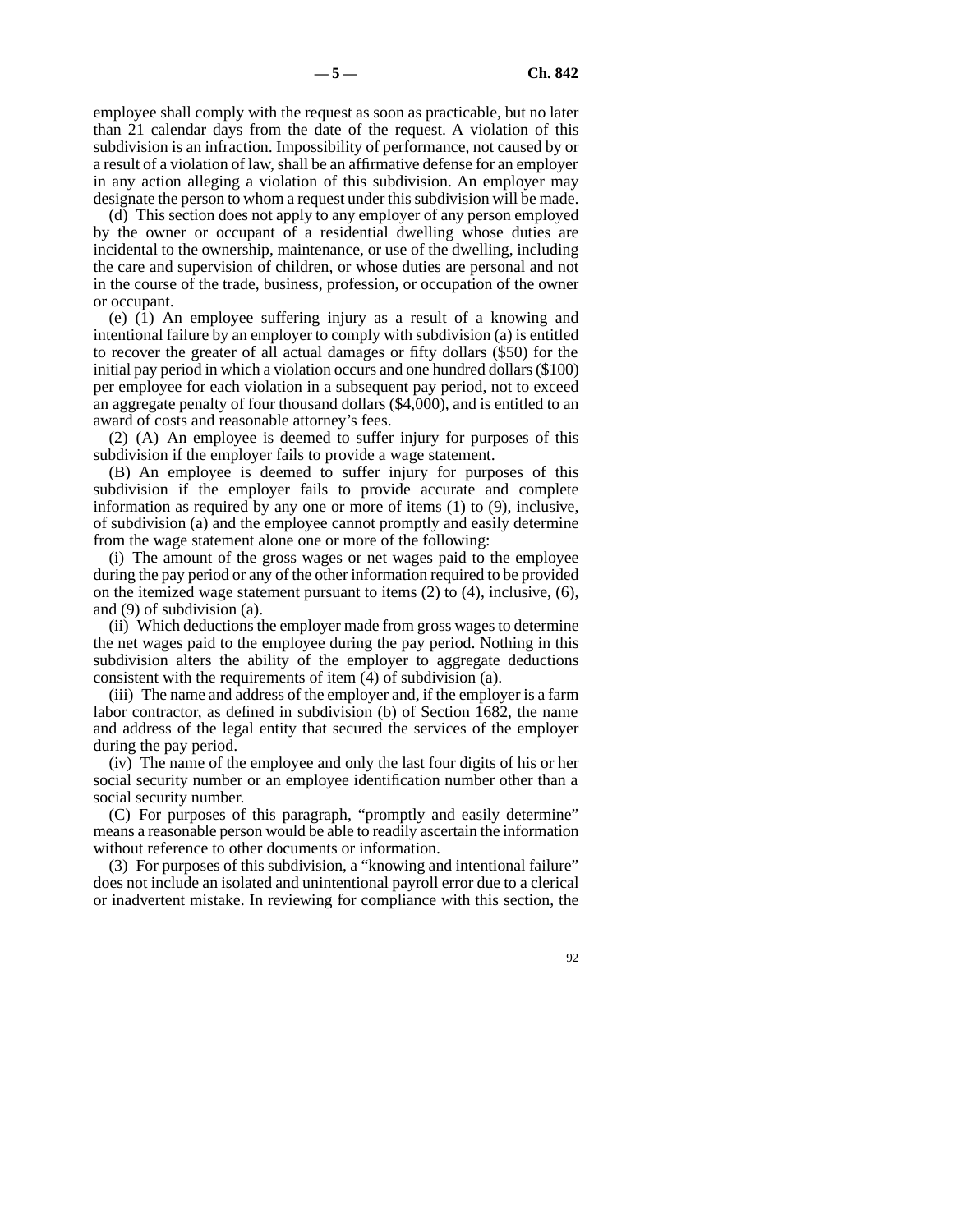factfinder may consider as a relevant factor whether the employer, prior to an alleged violation, has adopted and is in compliance with a set of policies, procedures, and practices that fully comply with this section.

(f) A failure by an employer to permit a current or former employee to inspect or copy records within the time set forth in subdivision (c) entitles the current or former employee or the Labor Commissioner to recover a seven-hundred-fifty-dollar (\$750) penalty from the employer.

(g) The listing by an employer of the name and address of the legal entity that secured the services of the employer in the itemized statement required by subdivision (a) shall not create any liability on the part of that legal entity.

(h) An employee may also bring an action for injunctive relief to ensure compliance with this section, and is entitled to an award of costs and reasonable attorney's fees.

(i) This section does not apply to the state, to any city, county, city and county, district, or to any other governmental entity, except that if the state or a city, county, city and county, district, or other governmental entity furnishes its employees with a check, draft, or voucher paying the employee's wages, the state or a city, county, city and county, district, or other governmental entity shall use no more than the last four digits of the employee's social security number or shall use an employee identification number other than the social security number on the itemized statement provided with the check, draft, or voucher.

SEC. 1.5. Section 226 of the Labor Code is amended to read:

226. (a) Every employer shall, semimonthly or at the time of each payment of wages, furnish each of his or her employees, either as a detachable part of the check, draft, or voucher paying the employee's wages, or separately when wages are paid by personal check or cash, an accurate itemized statement in writing showing (1) gross wages earned, (2) total hours worked by the employee, except for any employee whose compensation is solely based on a salary and who is exempt from payment of overtime under subdivision (a) of Section 515 or any applicable order of the Industrial Welfare Commission, (3) the number of piece-rate units earned and any applicable piece rate if the employee is paid on a piece-rate basis, (4) all deductions, provided that all deductions made on written orders of the employee may be aggregated and shown as one item, (5) net wages earned, (6) the inclusive dates of the period for which the employee is paid, (7) the name of the employee and the last four digits of his or her social security number or an employee identification number other than a social security number, (8) the name and address of the legal entity that is the employer and, if the employer is a farm labor contractor, as defined in subdivision (b) of Section 1682, the name and address of the legal entity that secured the services of the employer, and (9) all applicable hourly rates in effect during the pay period and the corresponding number of hours worked at each hourly rate by the employee and, beginning July 1, 2013, if the employer is a temporary services employer as defined in Section 201.3, the rate of pay for each temporary services assignment and the total hours worked for each legal entity. The deductions made from payment of wages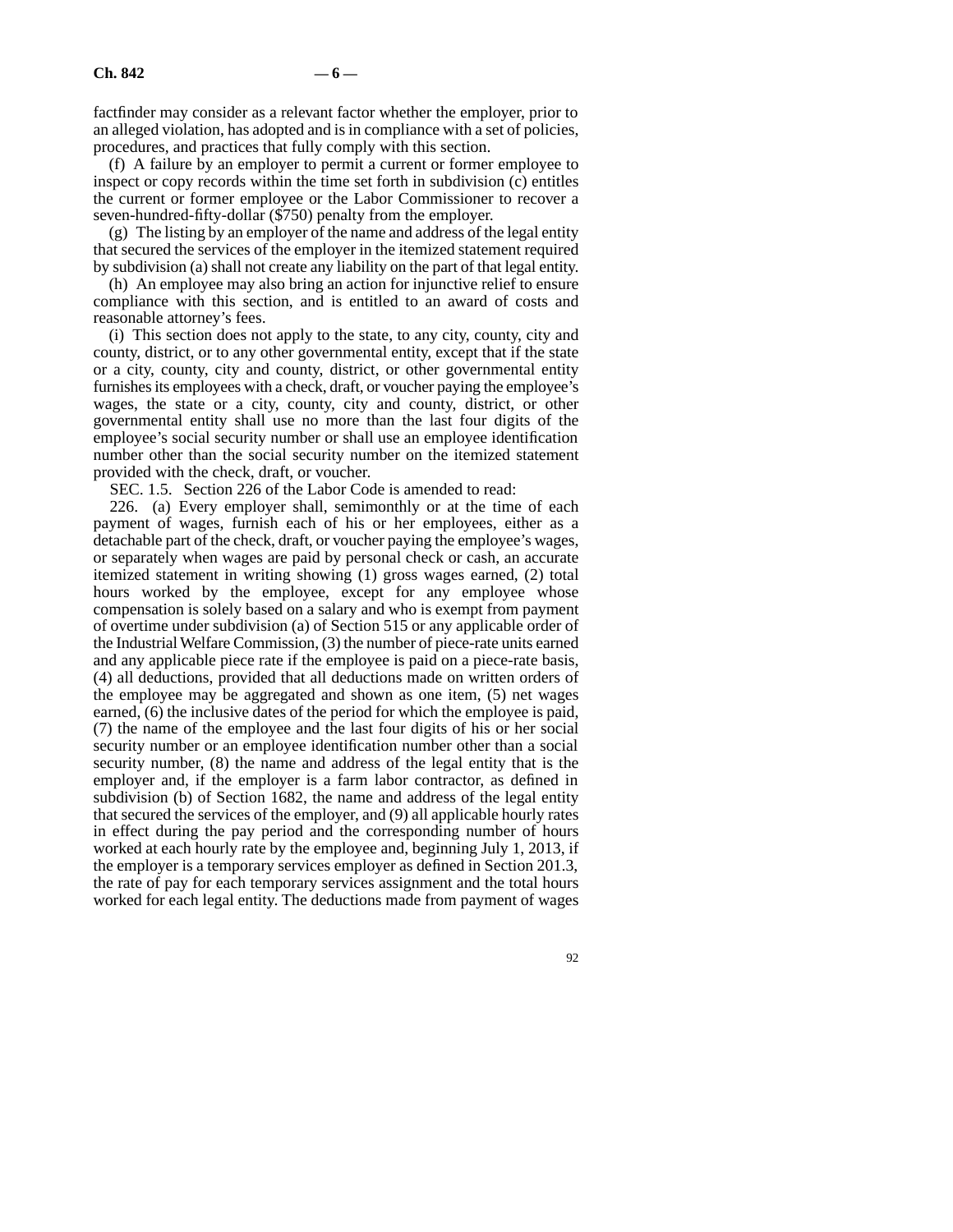shall be recorded in ink or other indelible form, properly dated, showing the month, day, and year, and a copy of the statement and the record of the deductions shall be kept on file by the employer for at least three years at the place of employment or at a central location within the State of California. For purposes of this subdivision, "copy" includes a duplicate of the itemized statement provided to an employee or a computer-generated record that accurately shows all of the information required by this subdivision.

(b) An employer that is required by this code or any regulation adopted pursuant to this code to keep the information required by subdivision (a) shall afford current and former employees the right to inspect or copy records pertaining to their employment, upon reasonable request to the employer. The employer may take reasonable steps to ensure the identity of a current or former employee. If the employer provides copies of the records, the actual cost of reproduction may be charged to the current or former employee.

(c) An employer who receives a written or oral request to inspect or copy records pursuant to subdivision (b) pertaining to a current or former employee shall comply with the request as soon as practicable, but no later than 21 calendar days from the date of the request. A violation of this subdivision is an infraction. Impossibility of performance, not caused by or a result of a violation of law, shall be an affirmative defense for an employer in any action alleging a violation of this subdivision. An employer may designate the person to whom a request under this subdivision will be made.

(d) This section does not apply to any employer of any person employed by the owner or occupant of a residential dwelling whose duties are incidental to the ownership, maintenance, or use of the dwelling, including the care and supervision of children, or whose duties are personal and not in the course of the trade, business, profession, or occupation of the owner or occupant.

(e) An employee suffering injury as a result of a knowing and intentional failure by an employer to comply with subdivision (a) is entitled to recover the greater of all actual damages or fifty dollars (\$50) for the initial pay period in which a violation occurs and one hundred dollars (\$100) per employee for each violation in a subsequent pay period, not exceeding an aggregate penalty of four thousand dollars (\$4,000), and is entitled to an award of costs and reasonable attorney's fees.

(f) A failure by an employer to permit a current or former employee to inspect or copy records within the time set forth in subdivision (c) entitles the current or former employee or the Labor Commissioner to recover a seven-hundred-fifty-dollar (\$750) penalty from the employer.

(g) The listing by an employer of the name and address of the legal entity that secured the services of the employer in the itemized statement required by subdivision (a) shall not create any liability on the part of that legal entity.

(h) An employee may also bring an action for injunctive relief to ensure compliance with this section, and is entitled to an award of costs and reasonable attorney's fees.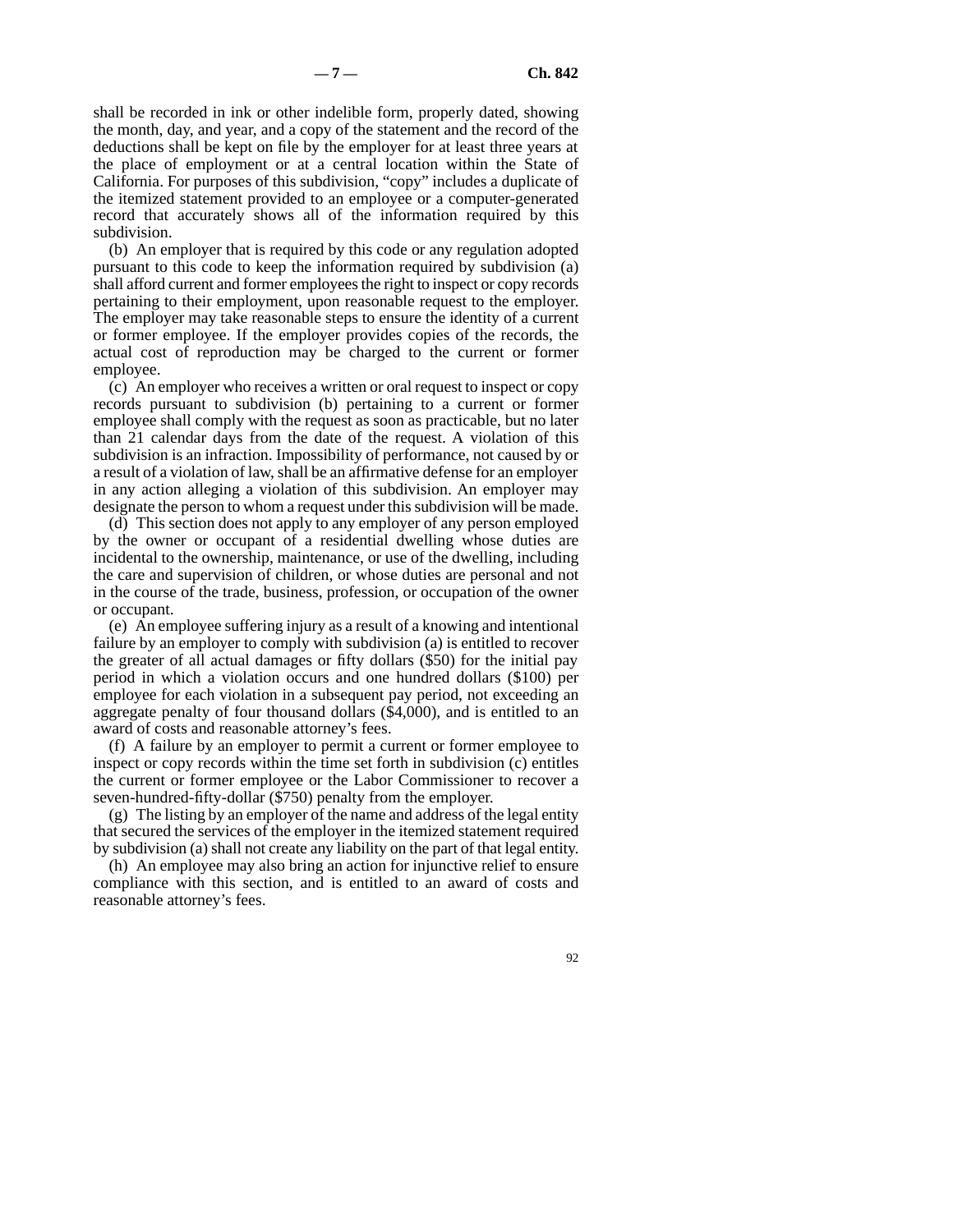(i) This section does not apply to the state, to any city, county, city and county, district, or to any other governmental entity, except that if the state or a city, county, city and county, district, or other governmental entity furnishes its employees with a check, draft, or voucher paying the employee's wages, the state or a city, county, city and county, district, or other governmental entity shall use no more than the last four digits of the employee's social security number or shall use an employee identification number other than the social security number on the itemized statement provided with the check, draft, or voucher.

SEC. 1.7. Section 226 of the Labor Code is amended to read:

226. (a) Every employer shall, semimonthly or at the time of each payment of wages, furnish each of his or her employees, either as a detachable part of the check, draft, or voucher paying the employee's wages, or separately when wages are paid by personal check or cash, an accurate itemized statement in writing showing (1) gross wages earned, (2) total hours worked by the employee, except for any employee whose compensation is solely based on a salary and who is exempt from payment of overtime under subdivision (a) of Section 515 or any applicable order of the Industrial Welfare Commission, (3) the number of piece-rate units earned and any applicable piece rate if the employee is paid on a piece-rate basis, (4) all deductions, provided that all deductions made on written orders of the employee may be aggregated and shown as one item, (5) net wages earned, (6) the inclusive dates of the period for which the employee is paid, (7) the name of the employee and the last four digits of his or her social security number or an employee identification number other than a social security number, (8) the name and address of the legal entity that is the employer and, if the employer is a farm labor contractor, as defined in subdivision (b) of Section 1682, the name and address of the legal entity that secured the services of the employer, and (9) all applicable hourly rates in effect during the pay period and the corresponding number of hours worked at each hourly rate by the employee and, beginning July 1, 2013, if the employer is a temporary services employer as defined in Section 201.3, the rate of pay for each temporary services assignment and the total hours worked for each legal entity. The deductions made from payment of wages shall be recorded in ink or other indelible form, properly dated, showing the month, day, and year, and a copy of the statement and the record of the deductions shall be kept on file by the employer for at least three years at the place of employment or at a central location within the State of California. For purposes of this subdivision, "copy" includes a duplicate of the itemized statement provided to an employee or a computer-generated record that accurately shows all of the information required by this subdivision.

(b) An employer that is required by this code or any regulation adopted pursuant to this code to keep the information required by subdivision (a) shall afford current and former employees the right to inspect or copy records pertaining to their employment, upon reasonable request to the employer. The employer may take reasonable steps to ensure the identity of a current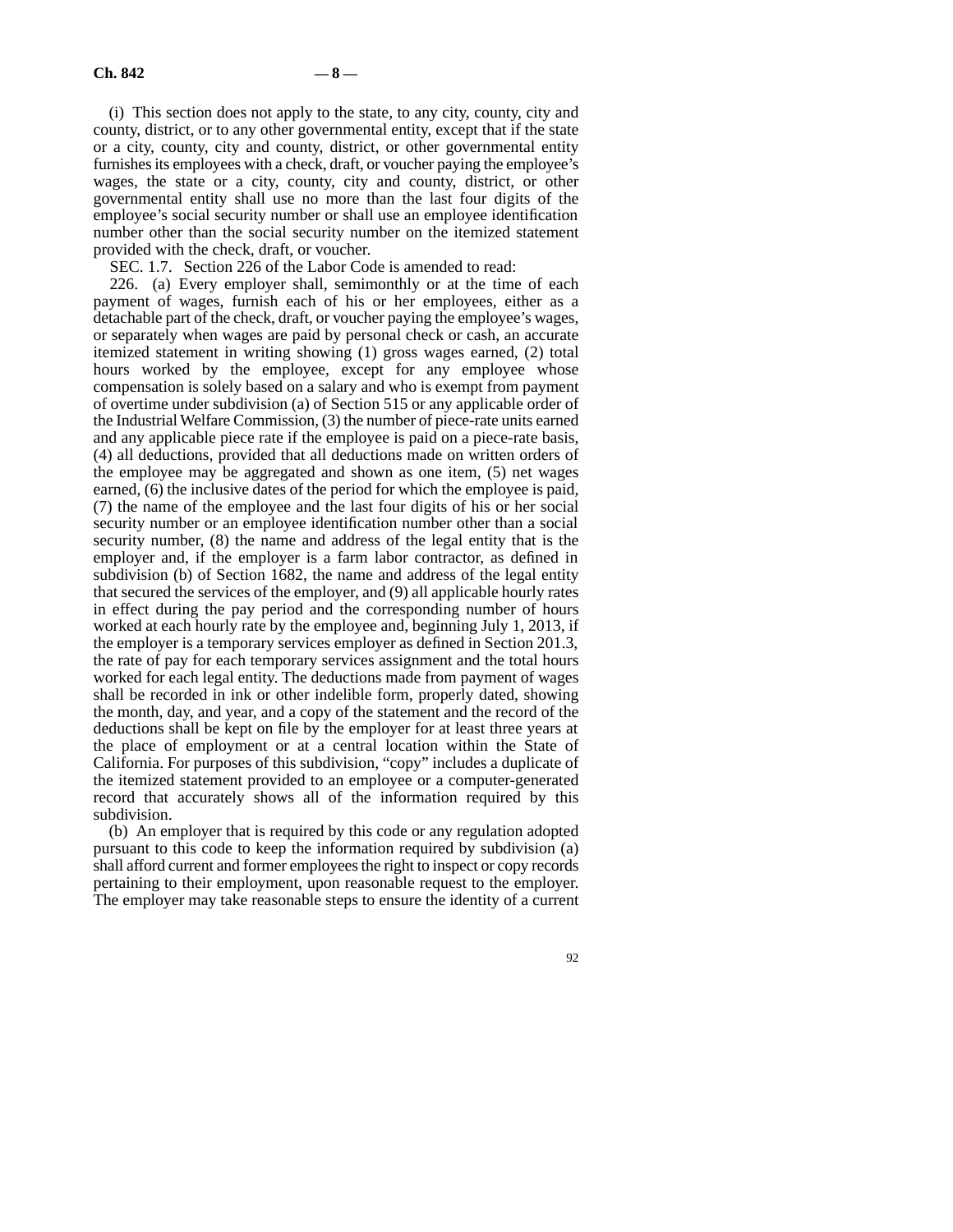or former employee. If the employer provides copies of the records, the actual cost of reproduction may be charged to the current or former employee.

(c) An employer who receives a written or oral request to inspect or copy records pursuant to subdivision (b) pertaining to a current or former employee shall comply with the request as soon as practicable, but no later than 21 calendar days from the date of the request. A violation of this subdivision is an infraction. Impossibility of performance, not caused by or a result of a violation of law, shall be an affirmative defense for an employer in any action alleging a violation of this subdivision. An employer may designate the person to whom a request under this subdivision will be made.

(d) This section does not apply to any employer of any person employed by the owner or occupant of a residential dwelling whose duties are incidental to the ownership, maintenance, or use of the dwelling, including the care and supervision of children, or whose duties are personal and not in the course of the trade, business, profession, or occupation of the owner or occupant.

(e) (1) An employee suffering injury as a result of a knowing and intentional failure by an employer to comply with subdivision (a) is entitled to recover the greater of all actual damages or fifty dollars (\$50) for the initial pay period in which a violation occurs and one hundred dollars (\$100) per employee for each violation in a subsequent pay period, not to exceed an aggregate penalty of four thousand dollars (\$4,000), and is entitled to an award of costs and reasonable attorney's fees.

(2) (A) An employee is deemed to suffer injury for purposes of this subdivision if the employer fails to provide a wage statement.

(B) An employee is deemed to suffer injury for purposes of this subdivision if the employer fails to provide accurate and complete information as required by any one or more of items (1) to (9), inclusive, of subdivision (a) and the employee cannot promptly and easily determine from the wage statement alone one or more of the following:

(i) The amount of the gross wages or net wages paid to the employee during the pay period or any of the other information required to be provided on the itemized wage statement pursuant to items (2) to (4), inclusive, (6), and (9) of subdivision (a).

(ii) Which deductions the employer made from gross wages to determine the net wages paid to the employee during the pay period. Nothing in this subdivision alters the ability of the employer to aggregate deductions consistent with the requirements of item (4) of subdivision (a).

(iii) The name and address of the employer and, if the employer is a farm labor contractor, as defined in subdivision (b) of Section 1682, the name and address of the legal entity that secured the services of the employer during the pay period.

(iv) The name of the employee and only the last four digits of his or her social security number or an employee identification number other than a social security number.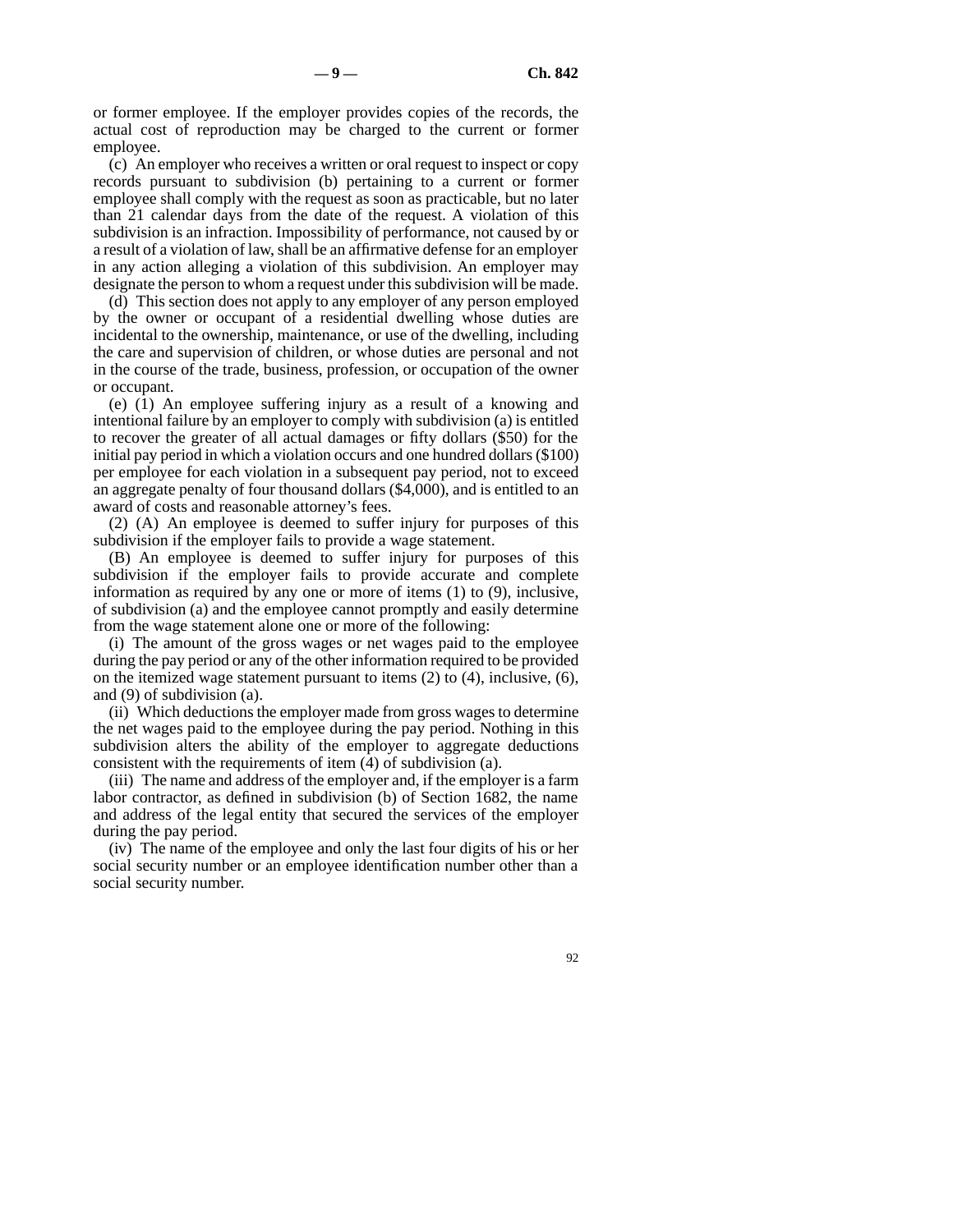(C) For purposes of this paragraph, "promptly and easily determine" means a reasonable person would be able to readily ascertain the information without reference to other documents or information.

(3) For purposes of this subdivision, a "knowing and intentional failure" does not include an isolated and unintentional payroll error due to a clerical or inadvertent mistake. In reviewing for compliance with this section, the factfinder may consider as a relevant factor whether the employer, prior to an alleged violation, has adopted and is in compliance with a set of policies, procedures, and practices that fully comply with this section.

(f) A failure by an employer to permit a current or former employee to inspect or copy records within the time set forth in subdivision (c) entitles the current or former employee or the Labor Commissioner to recover a seven-hundred-fifty-dollar (\$750) penalty from the employer.

(g) The listing by an employer of the name and address of the legal entity that secured the services of the employer in the itemized statement required by subdivision (a) shall not create any liability on the part of that legal entity.

(h) An employee may also bring an action for injunctive relief to ensure compliance with this section, and is entitled to an award of costs and reasonable attorney's fees.

(i) This section does not apply to the state, to any city, county, city and county, district, or to any other governmental entity, except that if the state or a city, county, city and county, district, or other governmental entity furnishes its employees with a check, draft, or voucher paying the employee's wages, the state or a city, county, city and county, district, or other governmental entity shall use no more than the last four digits of the employee's social security number or shall use an employee identification number other than the social security number on the itemized statement provided with the check, draft, or voucher.

SEC. 2. Section 1198.5 of the Labor Code is amended to read:

1198.5. (a) Every current and former employee, or his or her representative, has the right to inspect and receive a copy of the personnel records that the employer maintains relating to the employee's performance or to any grievance concerning the employee.

(b) (1) The employer shall make the contents of those personnel records available for inspection to the current or former employee, or his or her representative, at reasonable intervals and at reasonable times, but not later than 30 calendar days from the date the employer receives a written request, unless the current or former employee, or his or her representative, and the employer agree in writing to a date beyond 30 calendar days to inspect the records, and the agreed-upon date does not exceed 35 calendar days from the employer's receipt of the written request. Upon a written request from a current or former employee, or his or her representative, the employer shall also provide a copy of the personnel records, at a charge not to exceed the actual cost of reproduction, not later than 30 calendar days from the date the employer receives the request, unless the current or former employee, or his or her representative, and the employer agree in writing to a date beyond 30 calendar days to produce a copy of the records, as long as the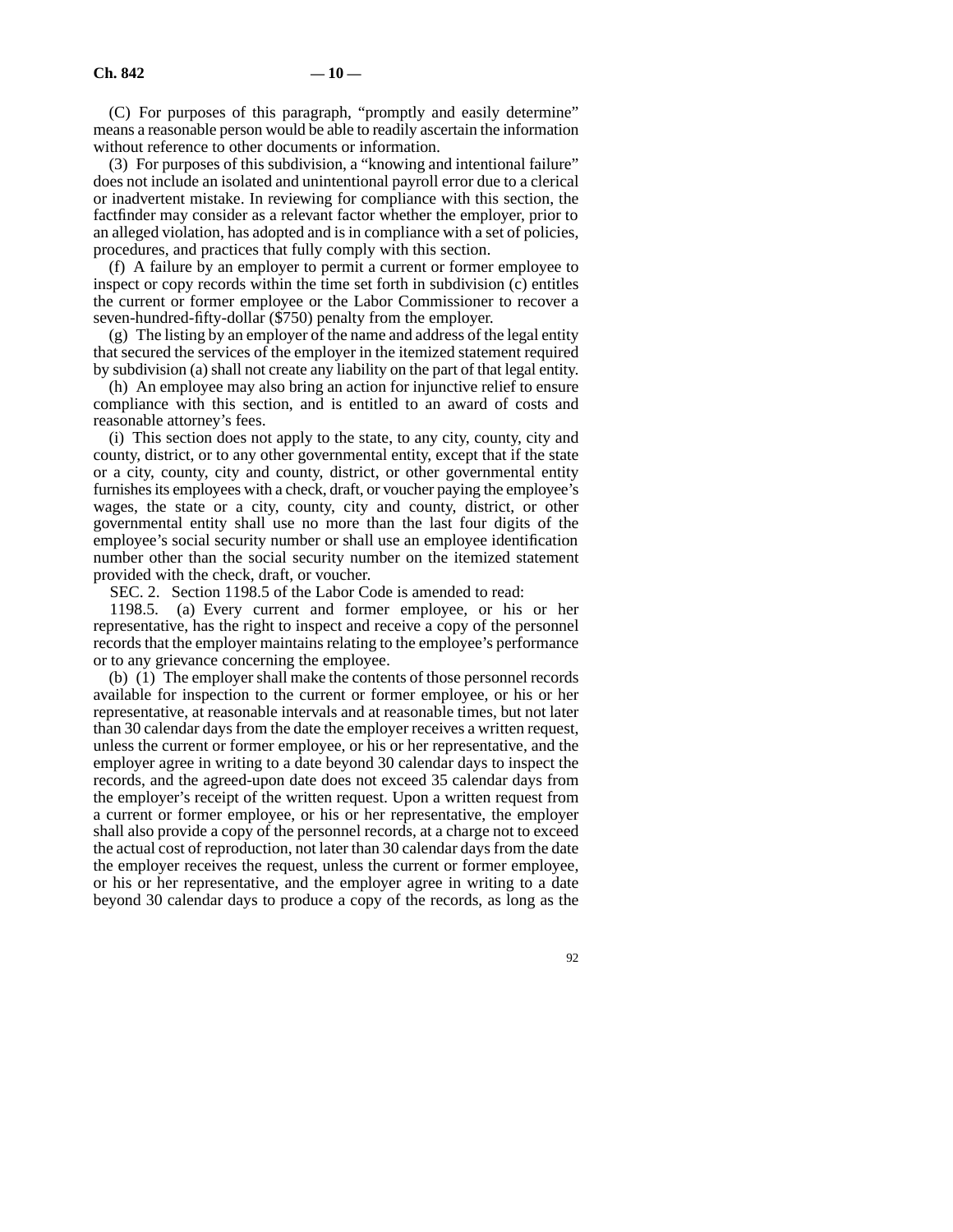agreed-upon date does not exceed 35 calendar days from the employer's receipt of the written request. Except as provided in paragraph (2) of subdivision (c), the employer is not required to make those personnel records or a copy thereof available at a time when the employee is actually required to render service to the employer, if the requester is the employee.

(2) (A) For purposes of this section, a request to inspect or receive a copy of personnel records shall be made in either of the following ways:

(i) Written and submitted by the current or former employee or his or her representative.

(ii) Written and submitted by the current or former employee or his or her representative by completing an employer-provided form.

(B) An employer-provided form shall be made available to the employee or his or her representative upon verbal request to the employee's supervisor or, if known to the employee or his or her representative at the time of the request, to the individual the employer designates under this section to receive a verbal request for the form.

(c) The employer shall do all of the following:

(1) With regard to all employees, maintain a copy of each employee's personnel records for a period of not less than three years after termination of employment.

(2) With regard to current employees, make a current employee's personnel records available for inspection, and, if requested by the employee or his or her representative, provide a copy thereof, at the place where the employee reports to work, or at another location agreeable to the employer and the requester. If the employee is required to inspect or receive a copy at a location other than the place where he or she reports to work, no loss of compensation to the employee is permitted.

(3) (A) With regard to former employees, make a former employee's personnel records available for inspection, and, if requested by the employee or his or her representative, provide a copy thereof, at the location where the employer stores the records, unless the parties mutually agree in writing to a different location. A former employee may receive a copy by mail if he or she reimburses the employer for actual postal expenses.

(B) (i) Notwithstanding subparagraph (A), if a former employee seeking to inspect his or her personnel records was terminated for a violation of law, or an employment-related policy, involving harassment or workplace violence, the employer may comply with the request by doing one of the following:

(I) Making the personnel records available to the former employee for inspection at a location other than the workplace that is within a reasonable driving distance of the former employee's residence.

(II) Providing a copy of the personnel records by mail.

(ii) Nothing in this subparagraph shall limit a former employee's right to receive a copy of his or her personnel records.

(d) An employer is required to comply with only one request per year by a former employee to inspect or receive a copy of his or her personnel records.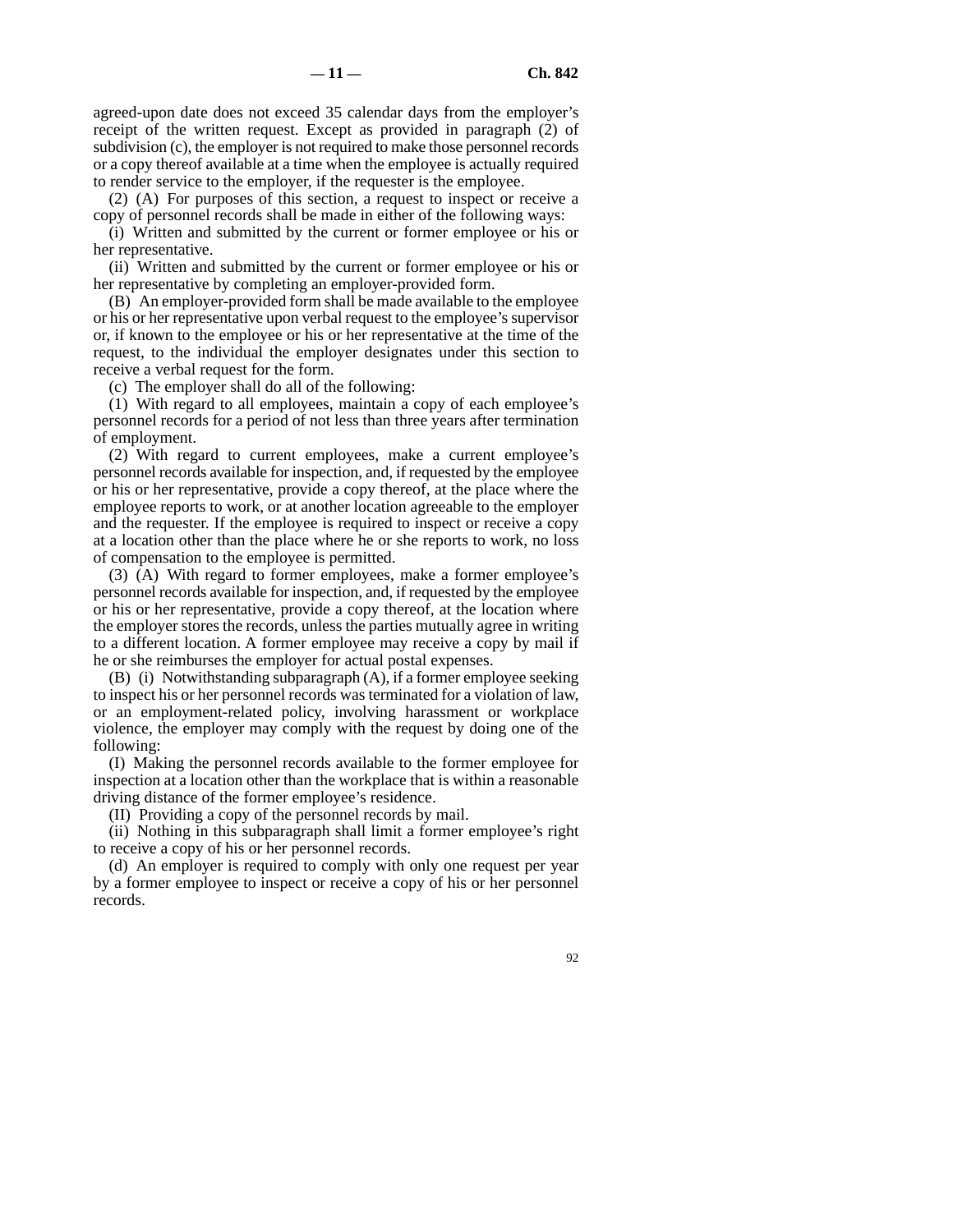(e) The employer may take reasonable steps to verify the identity of a current or former employee or his or her authorized representative. For purposes of this section, "representative" means a person authorized in writing by the employee to inspect, or receive a copy of, his or her personnel records.

(f) The employer may designate the person to whom a request is made.

(g) Prior to making records specified in subdivision (a) available for inspection or providing a copy of those records, the employer may redact the name of any nonsupervisory employee contained therein.

(h) The requirements of this section do not apply to:

(1) Records relating to the investigation of a possible criminal offense.

(2) Letters of reference.

(3) Ratings, reports, or records that were:

(A) Obtained prior to the employee's employment.

(B) Prepared by identifiable examination committee members.

(C) Obtained in connection with a promotional examination.

(4) Employees who are subject to the Public Safety Officers Procedural Bill of Rights (Chapter 9.7 (commencing with Section 3300) of Division 4 of Title 1 of the Government Code).

(5) Employees of agencies subject to the Information Practices Act of 1977 (Title 1.8 (commencing with Section 1798) of Part 4 of Division 3 of the Civil Code).

(i) If a public agency has established an independent employee relations board or commission, an employee shall first seek relief regarding any matter or dispute relating to this section from that board or commission before pursuing any available judicial remedy.

(j) In enacting this section, it is the intent of the Legislature to establish minimum standards for the inspection and the receipt of a copy of personnel records by employees. Nothing in this section shall be construed to prevent the establishment of additional rules for the inspection and the receipt of a copy of personnel records that are established as the result of agreements between an employer and a recognized employee organization.

(k) If an employer fails to permit a current or former employee, or his or her representative, to inspect or copy personnel records within the times specified in this section, or times agreed to by mutual agreement as provided in this section, the current or former employee or the Labor Commissioner may recover a penalty of seven hundred fifty dollars (\$750) from the employer.

(*l*) A current or former employee may also bring an action for injunctive relief to obtain compliance with this section, and may recover costs and reasonable attorney's fees in such an action.

(m) Notwithstanding Section 1199, a violation of this section is an infraction. Impossibility of performance, not caused by or resulting from a violation of law, may be asserted as an affirmative defense by an employer in any action alleging a violation of this section.

(n) If an employee or former employee files a lawsuit that relates to a personnel matter against his or her employer or former employer, the right